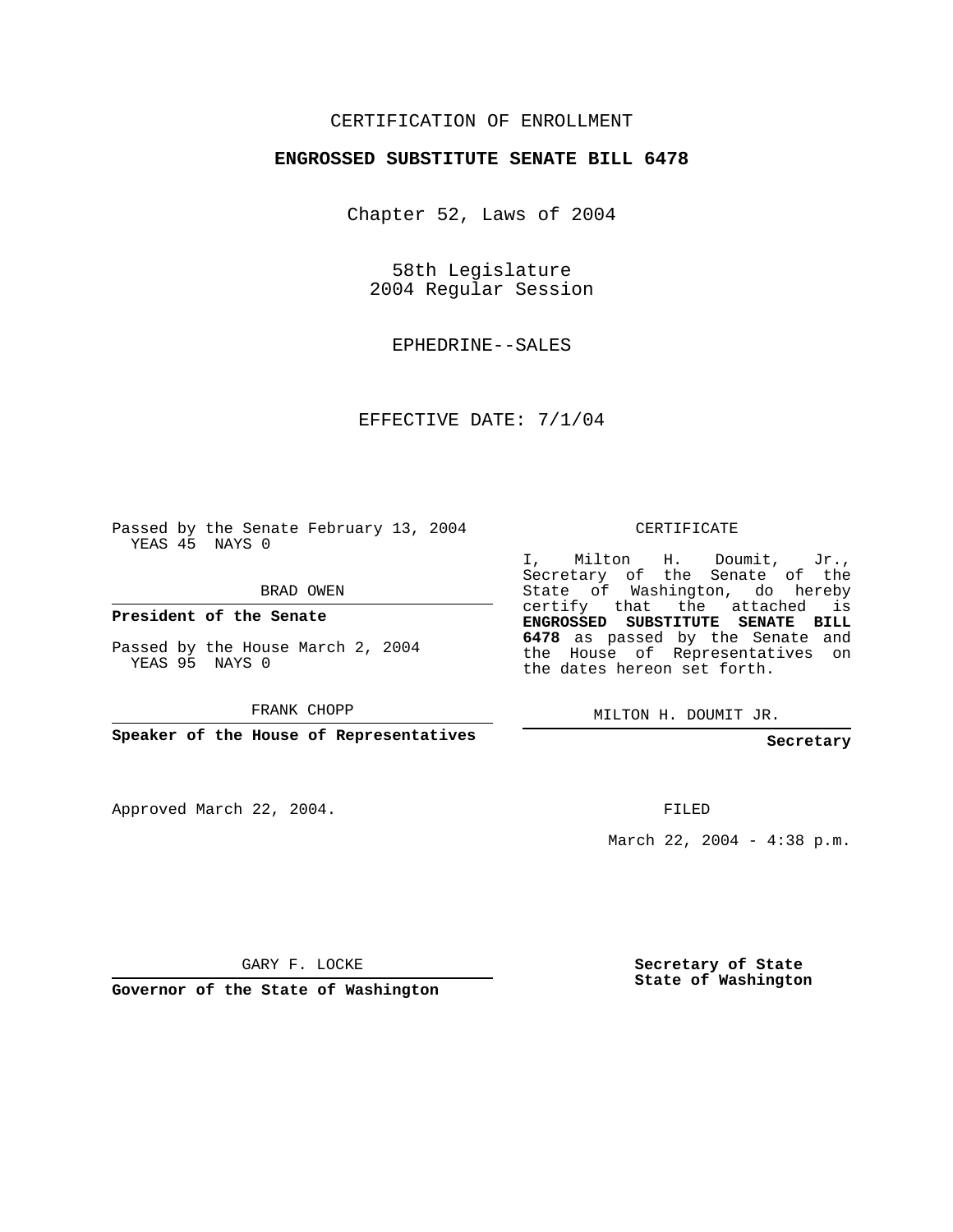## **ENGROSSED SUBSTITUTE SENATE BILL 6478** \_\_\_\_\_\_\_\_\_\_\_\_\_\_\_\_\_\_\_\_\_\_\_\_\_\_\_\_\_\_\_\_\_\_\_\_\_\_\_\_\_\_\_\_\_

\_\_\_\_\_\_\_\_\_\_\_\_\_\_\_\_\_\_\_\_\_\_\_\_\_\_\_\_\_\_\_\_\_\_\_\_\_\_\_\_\_\_\_\_\_

Passed Legislature - 2004 Regular Session

## **State of Washington 58th Legislature 2004 Regular Session**

**By** Senate Committee on Health & Long-Term Care (originally sponsored by Senators Brandland, Franklin, Deccio, Rasmussen, McCaslin, Murray, B. Sheldon, Parlette, Winsley and Regala; by request of Department of Health and Washington State Patrol)

READ FIRST TIME 02/06/04.

 AN ACT Relating to further regulation of the sale of ephedrine, pseudoephedrine, and phenylpropanolamine; amending RCW 18.64.046, 18.64.047, 69.43.110, 69.43.035, and 69.43.130; reenacting and amending RCW 18.64.044; creating a new section; prescribing penalties; and providing an effective date.

BE IT ENACTED BY THE LEGISLATURE OF THE STATE OF WASHINGTON:

 NEW SECTION. **Sec. 1.** The legislature finds that quantities of ephedrine, pseudoephedrine, and phenylpropanolamine continue to be sold at the wholesale and retail levels far in excess of legitimate consumer needs. The excess quantities being sold are most likely used in the criminal manufacture of methamphetamine. It is therefore necessary for the legislature to further regulate the sales of these drugs, including sales from out-of-state sources, in order to reduce the threat that methamphetamine presents to the people of the state.

 **Sec. 2.** RCW 18.64.044 and 1989 1st ex.s. c 9 s 401 and 1989 c 352 s 1 are each reenacted and amended to read as follows:

(1) A shopkeeper registered as provided in this section may sell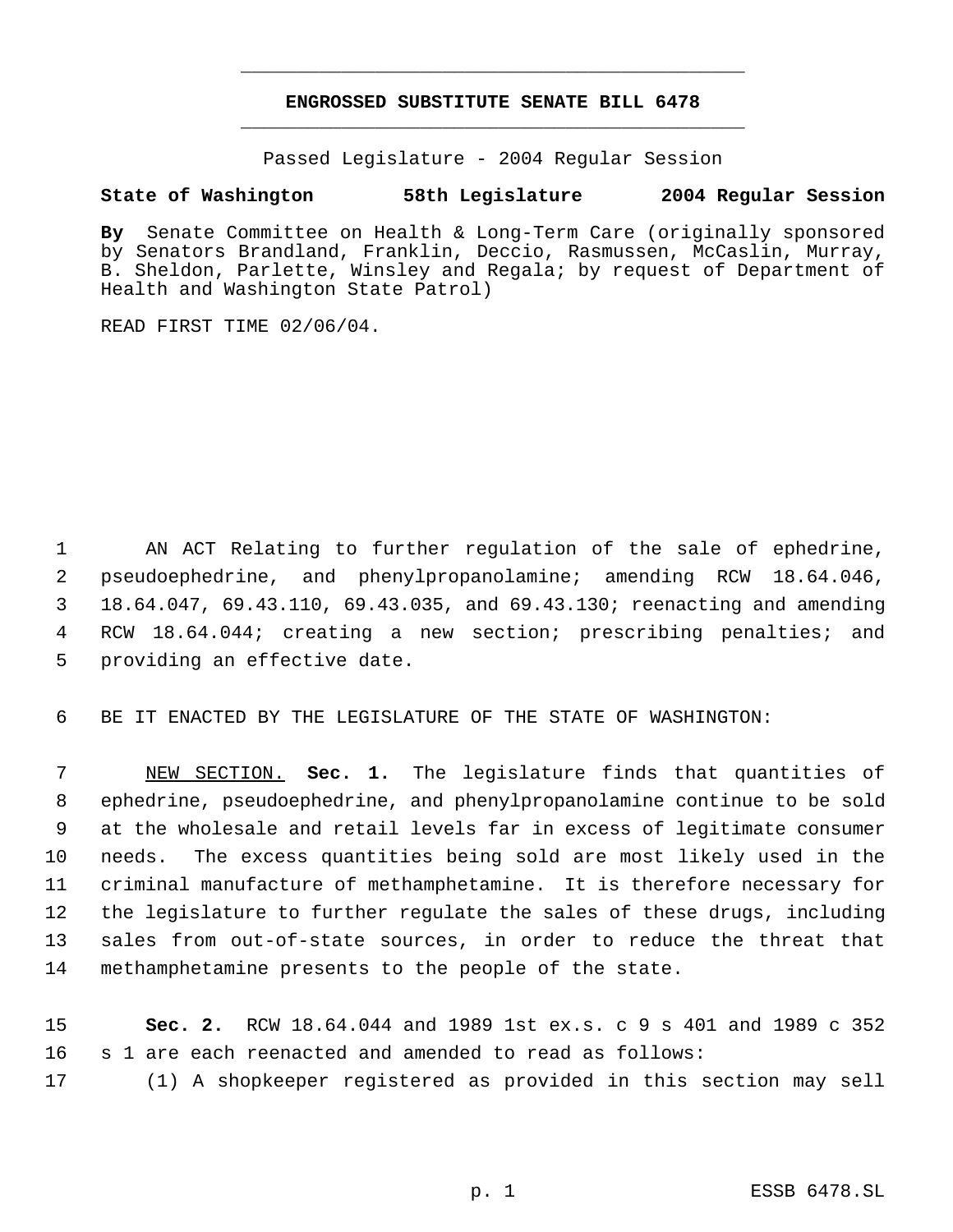nonprescription drugs, if such drugs are sold in the original package of the manufacturer.

 (2) Every shopkeeper not a licensed pharmacist, desiring to secure the benefits and privileges of this section, is hereby required to register as a shopkeeper through the master license system, and he or she shall pay the fee determined by the secretary for registration, and on a date to be determined by the secretary thereafter the fee determined by the secretary for renewal of the registration; and shall at all times keep said registration or the current renewal thereof 10 conspicuously exposed in the ((shop)) location to which it applies. In event such shopkeeper's registration is not renewed by the master license expiration date, no renewal or new registration shall be issued except upon payment of the registration renewal fee and the master license delinquency fee under chapter 19.02 RCW. This registration fee shall not authorize the sale of legend drugs or controlled substances. (3) The registration fees determined by the secretary under

 subsection (2) of this section shall not exceed the cost of registering the shopkeeper.

 (4) Any shopkeeper who shall vend or sell, or offer to sell to the public any such nonprescription drug or preparation without having registered to do so as provided in this section, shall be guilty of a misdemeanor and each sale or offer to sell shall constitute a separate offense.

 (5) A shopkeeper who is not a licensed pharmacy may purchase ephedrine, pseudoephedrine, or phenylpropanolamine, or their salts, isomers, or salts of isomers, only from a wholesaler licensed by the department under RCW 18.64.046 or from a manufacturer licensed by the department under RCW 18.64.045. The board shall issue a warning to a shopkeeper who violates this subsection, and may suspend or revoke the registration of the shopkeeper for a subsequent violation.

 (6) A shopkeeper who has purchased ephedrine, pseudoephedrine, or phenylpropanolamine, or their salts, isomers, or salts of isomers, in a suspicious transaction as defined in RCW 69.43.035, is subject to the following requirements:

 (a) The shopkeeper may not sell any quantity of ephedrine, pseudoephedrine, or phenylpropanolamine, or their salts, isomers, or 37 salts of isomers, if the total monthly sales of these products exceed ten percent of the shopkeeper's total prior monthly sales of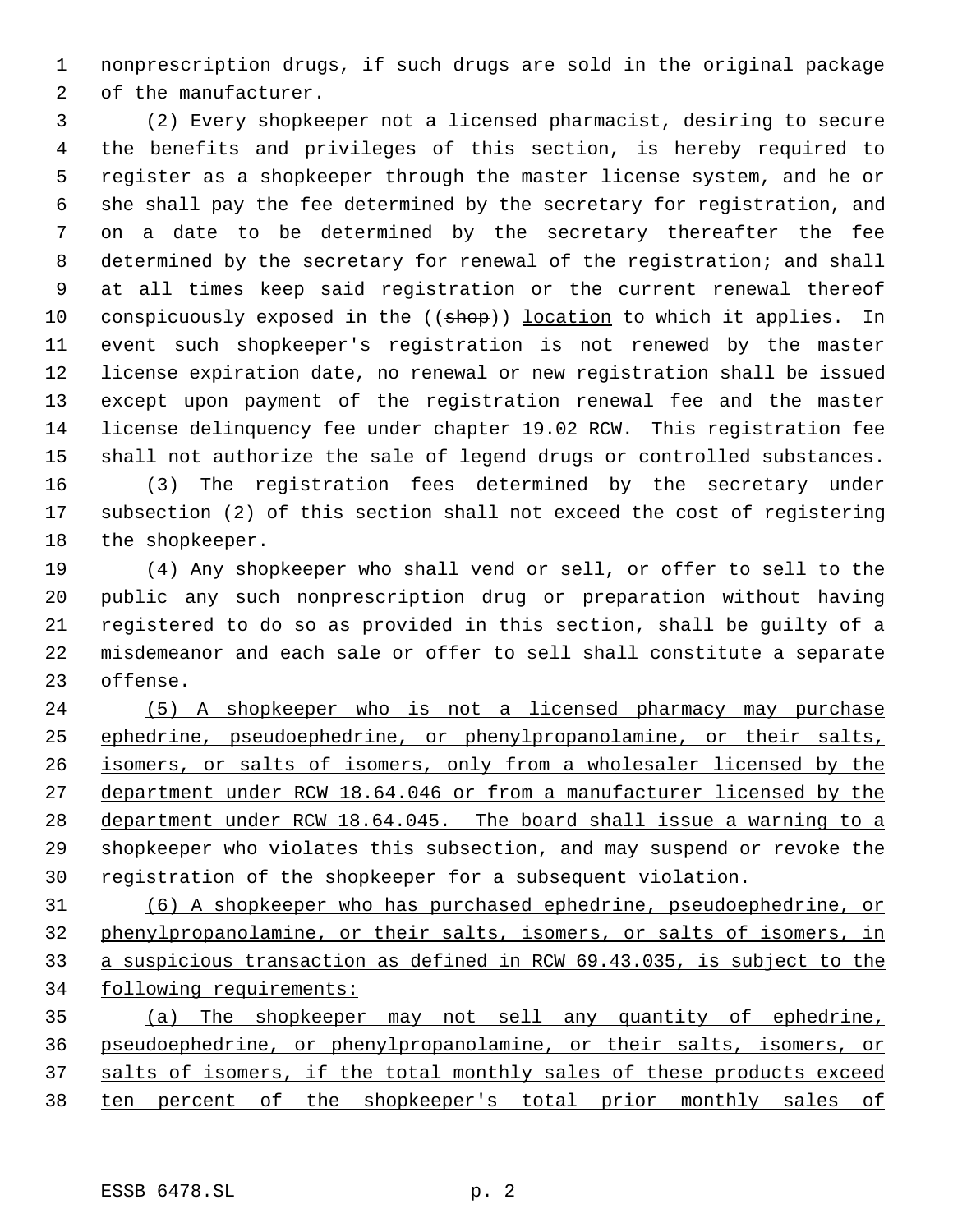1 nonprescription drugs in March through October. In November through February, the shopkeeper may not sell any quantity of ephedrine, pseudoephedrine, or phenylpropanolamine, or their salts, isomers, or 4 salts of isomers, if the total monthly sales of these products exceed twenty percent of the shopkeeper's total prior monthly sales of nonprescription drugs. For purposes of this section, "monthly sales" means total dollars paid by buyers. The board may suspend or revoke 8 the registration of a shopkeeper who violates this subsection.

 (b) The shopkeeper shall maintain inventory records of the receipt and disposition of nonprescription drugs, utilizing existing inventory controls if an auditor or investigator can determine compliance with (a) of this subsection, and otherwise in the form and manner required 13 by the board. The records must be available for inspection by the board or any law enforcement agency and must be maintained for two 15 years. The board may suspend or revoke the registration of a 16 shopkeeper who violates this subsection. For purposes of this 17 subsection, "disposition" means the return of product to the wholesaler or distributor.

 **Sec. 3.** RCW 18.64.046 and 2003 c 53 s 133 are each amended to read as follows:

 (1) The owner of each place of business which sells legend drugs and nonprescription drugs, or nonprescription drugs at wholesale shall pay a license fee to be determined by the secretary, and thereafter, on or before a date to be determined by the secretary as provided in RCW 43.70.250 and 43.70.280, a like fee to be determined by the secretary, for which the owner shall receive a license of location from the department, which shall entitle such owner to either sell legend drugs and nonprescription drugs or nonprescription drugs at wholesale at the location specified for the period ending on a date to be determined by the secretary, and each such owner shall at the time of payment of such fee file with the department, on a blank therefor provided, a declaration of ownership and location, which declaration of ownership and location so filed as aforesaid shall be deemed presumptive evidence of the ownership of such place of business mentioned therein. It shall be the duty of the owner to notify immediately the department of any change of location and ownership and to keep the license of location or the renewal thereof properly exhibited in such place of business.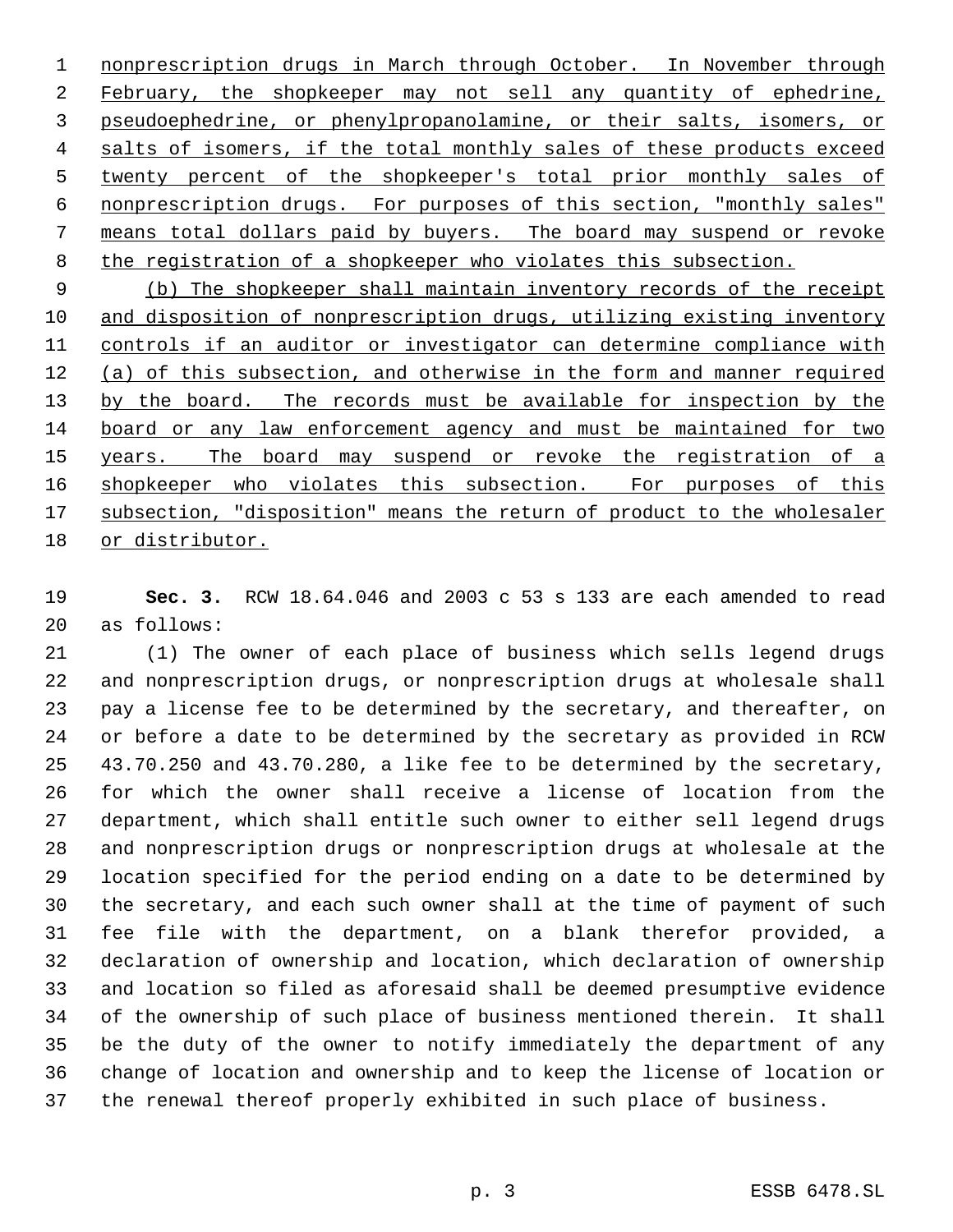(2) Failure to conform with this section is a misdemeanor, and each day that the failure continues is a separate offense.

 (3) In event the license fee remains unpaid on the date due, no renewal or new license shall be issued except upon compliance with administrative procedures, administrative requirements, and fees determined as provided in RCW 43.70.250 and 43.70.280.

 (4) No wholesaler may sell any quantity of drug products containing ephedrine, pseudoephedrine, phenylpropanolamine, or their salts, 9 isomers, or salts of isomers, if the total monthly sales of these products to persons within the state of Washington exceed five percent of the wholesaler's total prior monthly sales of nonprescription drugs to persons within the state in March through October. In November 13 through February, no wholesaler may sell any quantity of drug products containing ephedrine, pseudoephedrine, or phenylpropanolamine, or their 15 salts, isomers, or salts of isomers if the total monthly sales of these 16 products to persons within the state of Washington exceed ten percent 17 of the wholesaler's total prior monthly sales of nonprescription drugs to persons within the state. For purposes of this section, monthly sales means total dollars paid by buyers. The board may suspend or 20 revoke the license of any wholesaler that violates this section.

 (5) The board may exempt a wholesaler from the limitations of subsection (4) of this section if it finds that the wholesaler distributes nonprescription drugs only through transactions between divisions, subsidiaries, or related companies when the wholesaler and the retailer are related by common ownership, and that neither the wholesaler nor the retailer has a history of suspicious transactions in precursor drugs as defined in RCW 69.43.035.

 (6) The requirements for a license apply to all persons, in Washington and outside of Washington, who sell both legend drugs and nonprescription drugs and to those who sell only nonprescription drugs, 31 at wholesale to pharmacies, practitioners, and shopkeepers in Washington.

 (7) No wholesaler may sell any quantity of ephedrine, pseudoephedrine, phenylpropanolamine, or their salts, isomers, or salts of isomers, to any person in Washington other than a pharmacy licensed under this chapter, a shopkeeper or itinerant vendor registered under 37 this chapter, or a practitioner as defined in RCW 18.64.011. A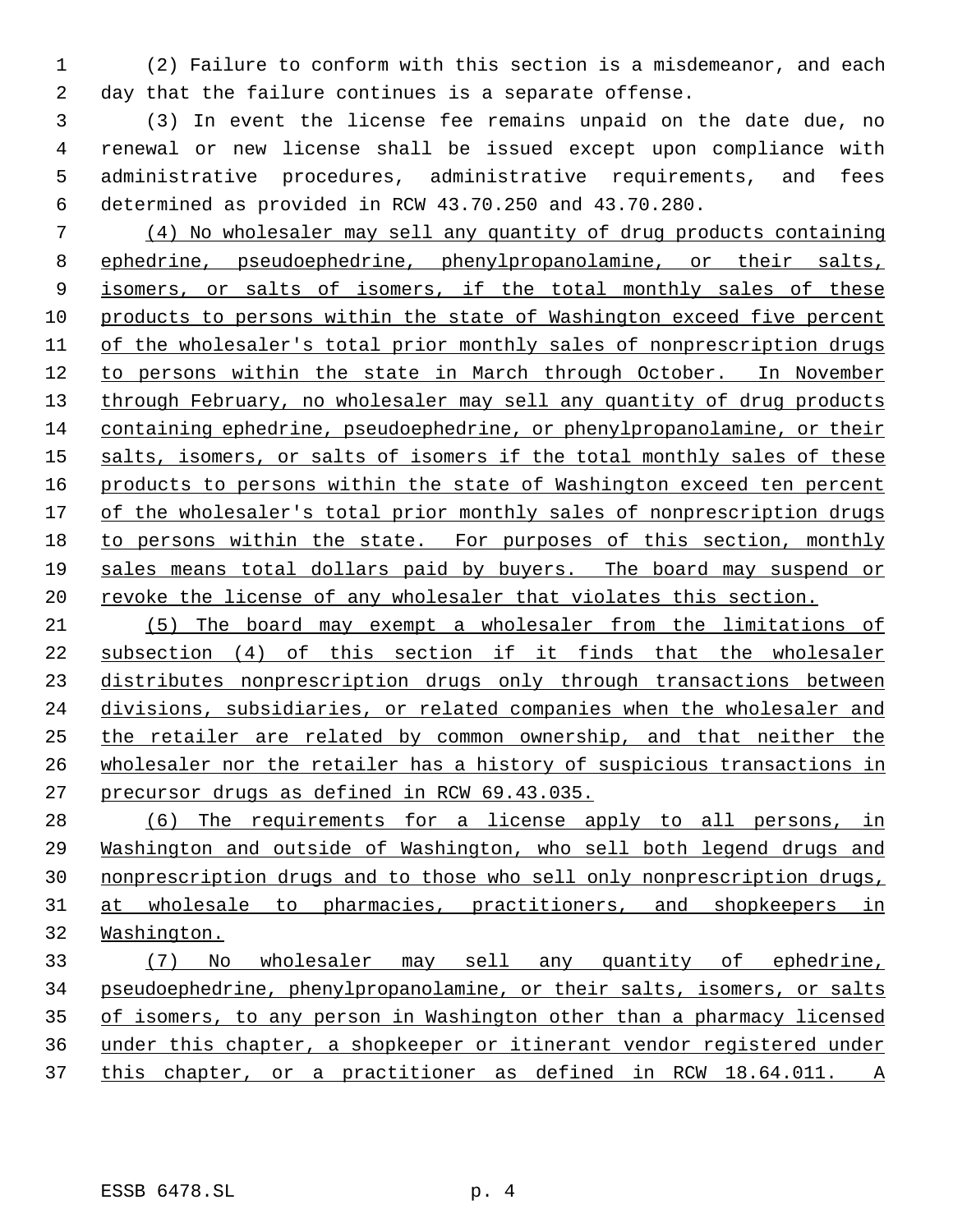violation of this subsection is punishable as a class C felony

according to chapter 9A.20 RCW, and each sale in violation of this

subsection constitutes a separate offense.

 **Sec. 4.** RCW 18.64.047 and 2003 c 53 s 134 are each amended to read as follows:

 (1) Any itinerant vendor or any peddler of any nonprescription drug or preparation for the treatment of disease or injury, shall pay a registration fee determined by the secretary on a date to be determined by the secretary as provided in RCW 43.70.250 and 43.70.280. The department may issue a registration to such vendor on an approved application made to the department.

 (2) Any itinerant vendor or peddler who shall vend or sell, or offer to sell to the public any such nonprescription drug or preparation without having registered to do so as provided in this section, is guilty of a misdemeanor and each sale or offer to sell shall constitute a separate offense.

 (3) In event the registration fee remains unpaid on the date due, no renewal or new registration shall be issued except upon compliance with administrative procedures, administrative requirements, and fees determined as provided in RCW 43.70.250 and 43.70.280. This registration shall not authorize the sale of legend drugs or controlled substances.

 (4) An itinerant vendor may purchase ephedrine, pseudoephedrine, or phenylpropanolamine, or their salts, isomers, or salts of isomers only 25 from a wholesaler licensed by the department under RCW 18.64.046 or from a manufacturer licensed by the department under RCW 18.64.045. The board shall issue a warning to an itinerant vendor who violates this subsection, and may suspend or revoke the registration of the 29 vendor for a subsequent violation.

 (5) An itinerant vendor who has purchased ephedrine, pseudoephedrine, or phenylpropanolamine, or their salts, isomers, or salts of isomers, in a suspicious transaction as defined in RCW 69.43.035, is subject to the following requirements:

 (a) The itinerant vendor may not sell any quantity of ephedrine, pseudoephedrine, or phenylpropanolamine, or their salts, isomers, or salts of isomers, if the total monthly sales of these products exceed 37 ten percent of the vendor's total prior monthly sales of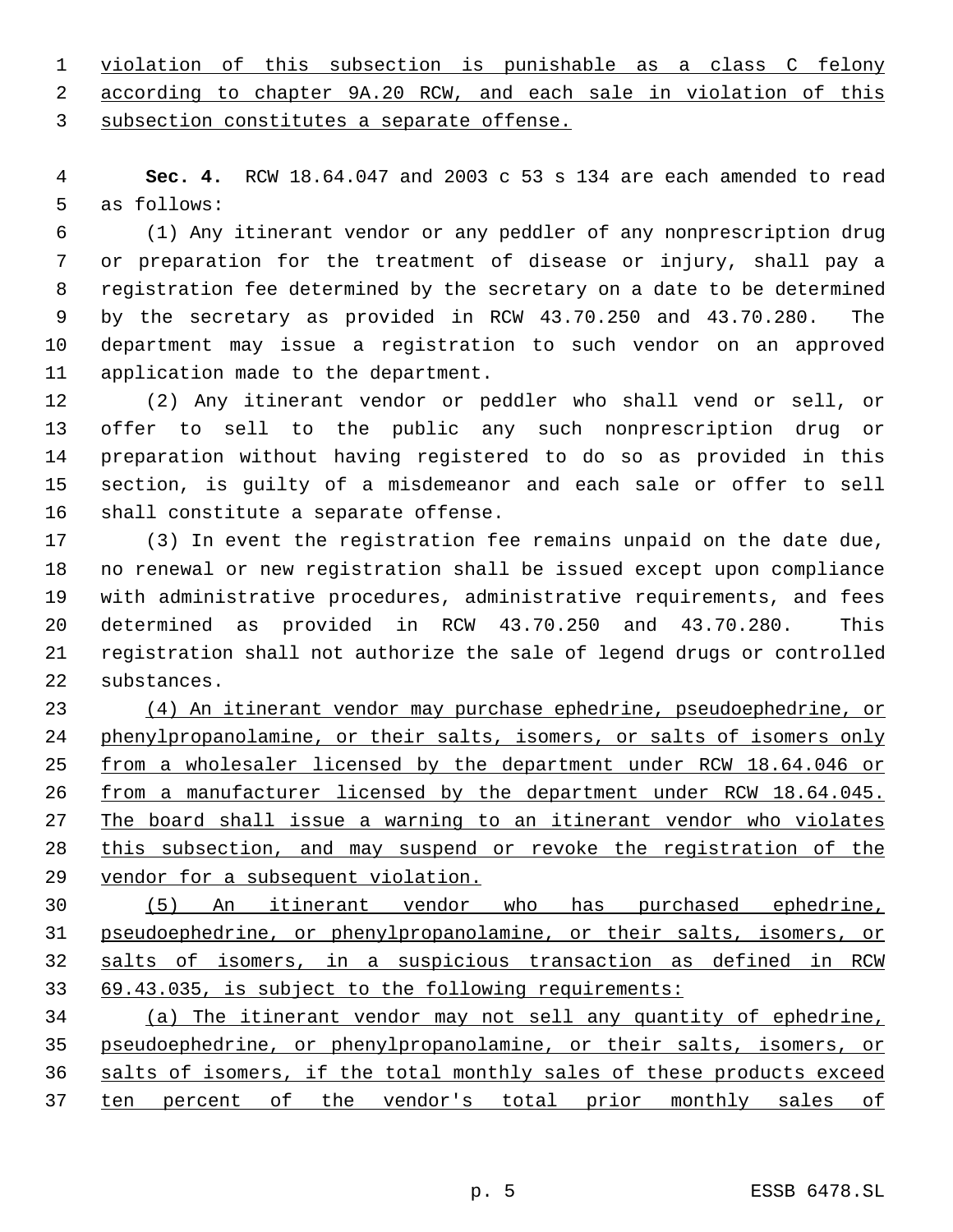1 nonprescription drugs in March through October. In November through 2 February, the vendor may not sell any quantity of ephedrine, pseudoephedrine, or phenylpropanolamine, or their salts, isomers, or 4 salts of isomers, if the total monthly sales of these products exceed 5 twenty percent of the vendor's total prior monthly sales of nonprescription drugs. For purposes of this section, "monthly sales" means total dollars paid by buyers. The board may suspend or revoke 8 the registration of an itinerant vendor who violates this subsection.

 (b) The itinerant vendor shall maintain inventory records of the receipt and disposition of nonprescription drugs, utilizing existing 11 inventory controls if an auditor or investigator can determine 12 compliance with (a) of this subsection, and otherwise in the form and 13 manner required by the board. The records must be available for inspection by the board or any law enforcement agency and must be 15 maintained for two years. The board may suspend or revoke the 16 registration of an itinerant vendor who violates this subsection. For 17 purposes of this subsection, "disposition" means the return of product to the wholesaler or distributor.

 **Sec. 5.** RCW 69.43.110 and 2001 c 96 s 9 are each amended to read as follows:

 (1) It is unlawful for a pharmacy licensed by, or shopkeeper or itinerant vendor registered with, the department of health under 23 chapter 18.64 RCW, or an employee thereof, or a practitioner as defined 24 in RCW 18.64.011, knowingly to sell, transfer, or to otherwise furnish, in a single transaction:

 (a) More than three packages of one or more products that he or she knows to contain ephedrine, pseudoephedrine, or phenylpropanolamine, their salts, isomers, or salts of isomers; or

 (b) A single package of any product that he or she knows to contain more than three grams of ephedrine, pseudoephedrine, or phenylpropanolamine, their salts, isomers, or salts of isomers, or a combination of any of these substances.

 (2) It is unlawful for a person who is not a manufacturer, wholesaler, pharmacy, practitioner, shopkeeper, or itinerant vendor licensed by or registered with the department of health under chapter 18.64 RCW to purchase or acquire, in any twenty-four hour period, more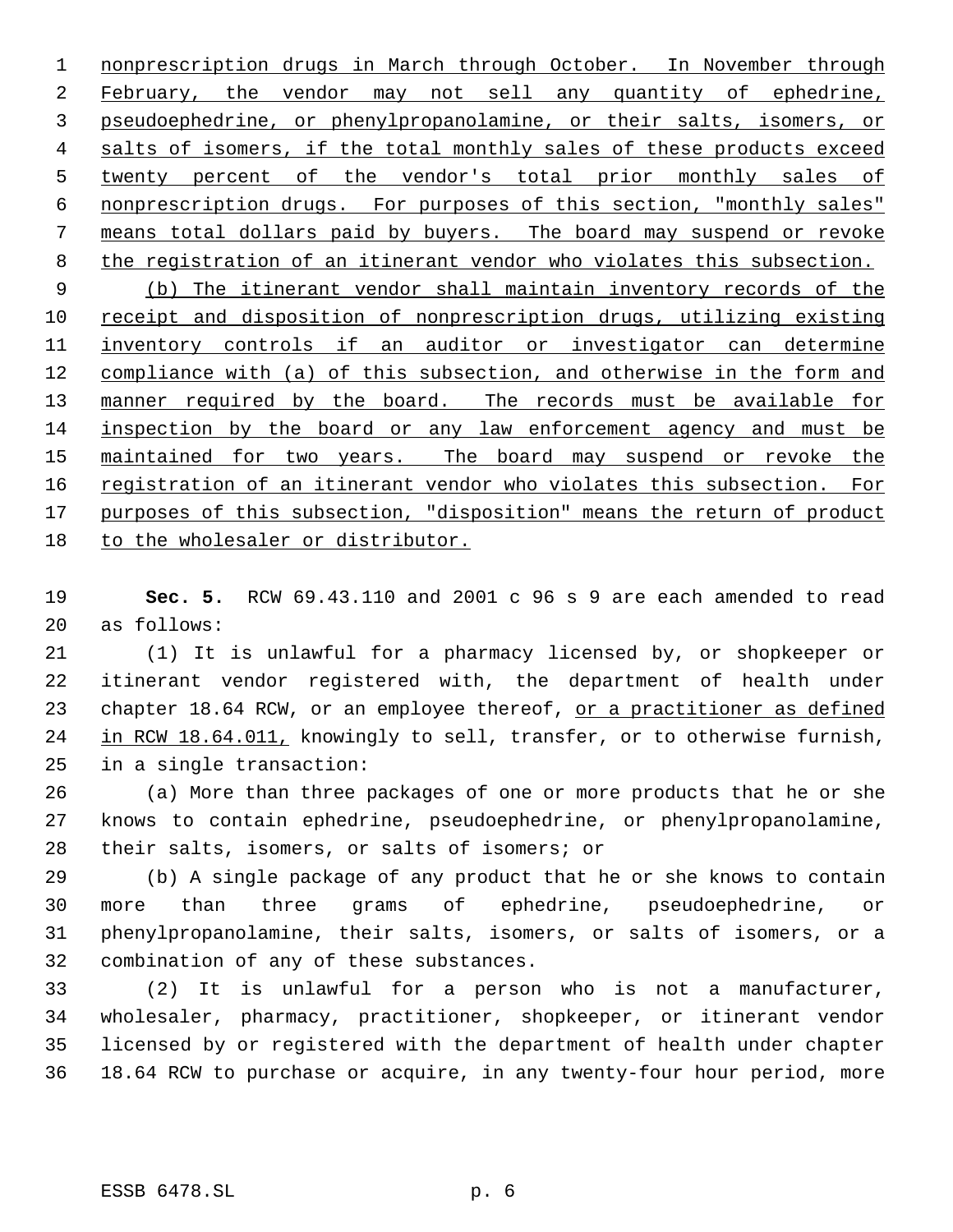than the quantities of the substances specified in subsection (1) of this section.

 (3) It is unlawful for any person to sell or distribute any of the substances specified in subsection (1) of this section unless the person is licensed by or registered with the department of health under chapter 18.64 RCW, or is a practitioner as defined in RCW 18.64.011.

(4) A violation of this section is a gross misdemeanor.

 **Sec. 6.** RCW 69.43.035 and 2001 c 96 s 4 are each amended to read as follows:

 (1) Any manufacturer or wholesaler who sells, transfers, or otherwise furnishes any substance specified in RCW 69.43.010(1) to any person in a suspicious transaction shall report the transaction in writing to the state board of pharmacy.

 (2) Any person specified in subsection (1) of this section who does not submit a report as required by subsection (1) of this section is guilty of a gross misdemeanor.

 (3) For the purposes of this section, "suspicious transaction" means a sale or transfer to which any of the following applies:

 (a) The circumstances of the sale or transfer would lead a reasonable person to believe that the substance is likely to be used for the purpose of unlawfully manufacturing a controlled substance under chapter 69.50 RCW, based on such factors as the amount involved, the method of payment, the method of delivery, and any past dealings with any participant in the transaction. The state board of pharmacy shall adopt by rule criteria for determining whether a transaction is suspicious, taking into consideration the recommendations in appendix A of the report to the United States attorney general by the suspicious orders task force under the federal comprehensive methamphetamine control act of 1996.

 (b) The transaction involves payment for any substance specified in RCW 69.43.010(1) in cash or money orders in a total amount of more than two hundred dollars.

 (4) The board of pharmacy shall transmit to the department of 34 revenue a copy of each report of a suspicious transaction that it receives under this section.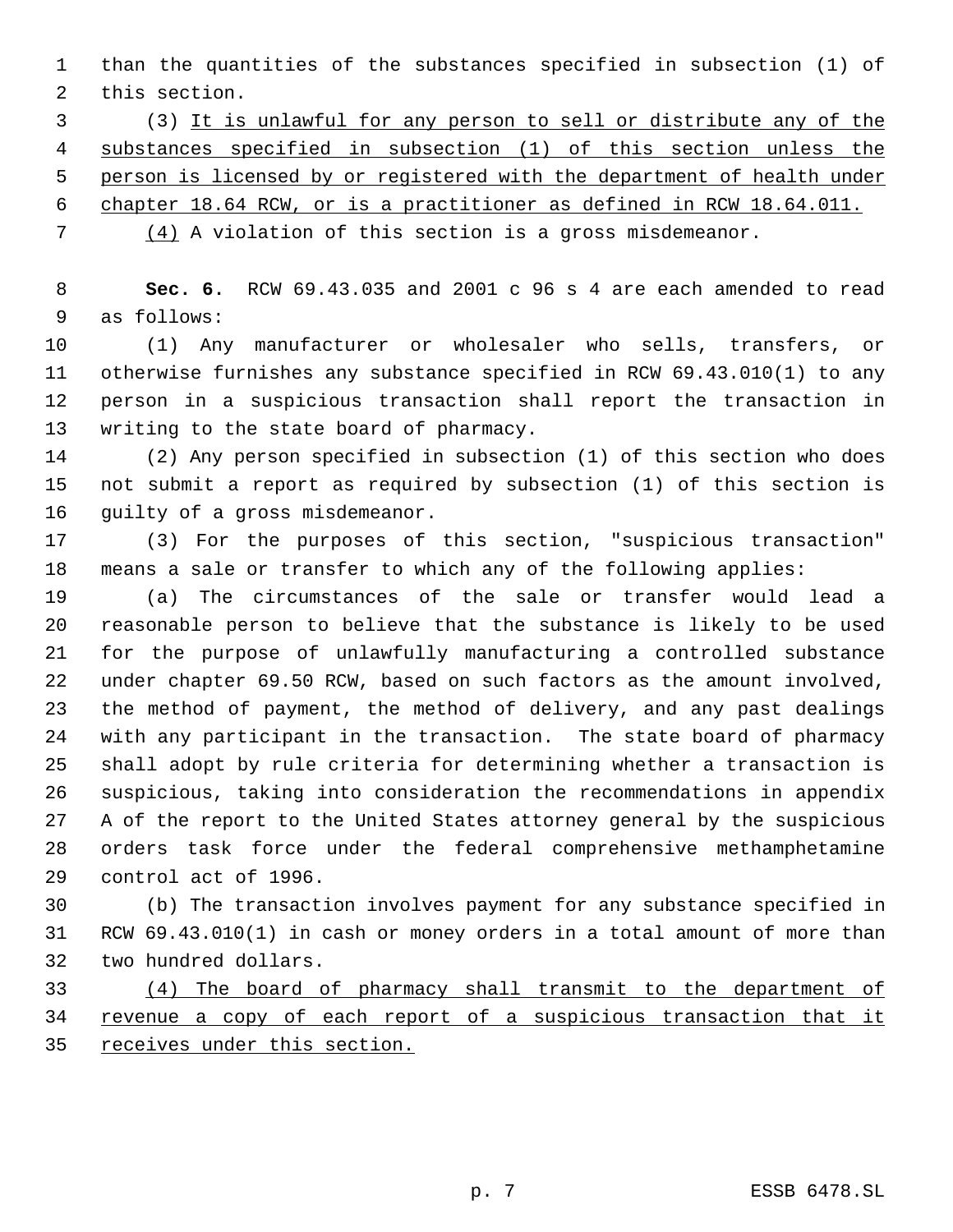**Sec. 7.** RCW 69.43.130 and 2001 c 96 s 11 are each amended to read as follows:

RCW 69.43.110 and 69.43.120 do not apply to:

 (1) Pediatric products primarily intended for administration to children under twelve years of age, according to label instructions, either: (a) In solid dosage form whose individual dosage units do not exceed fifteen milligrams of ephedrine, pseudoephedrine, or phenylpropanolamine; or (b) in liquid form whose recommended dosage, according to label instructions, does not exceed fifteen milligrams of ephedrine, pseudoephedrine, or phenylpropanolamine per five milliliters of liquid product;

 (2) Pediatric liquid products primarily intended for administration to children under two years of age for which the recommended dosage does not exceed two milliliters and the total package content does not 15 exceed one fluid ounce;  $((er))$ 

 (3) Products that the state board of pharmacy, upon application of a manufacturer, exempts by rule from RCW 69.43.110 and 69.43.120 because the product has been formulated in such a way as to effectively prevent the conversion of the active ingredient into methamphetamine, 20 or its salts or precursors*i* or

 (4) Products, as packaged, that the board of pharmacy, upon application of a manufacturer, exempts from RCW 69.43.110(1)(b) and 69.43.120 because:

 (a) The product meets the federal definition of an ordinary over-the-counter pseudoephedrine product as defined in 21 U.S.C. 802;

 (b) The product is a salt, isomer, or salts of isomers of 27 pseudoephedrine and, as packaged, has a total weight of more than three grams but the net weight of the pseudoephedrine base is equal to or less than three grams; and

 (c) The board of pharmacy determines that the value to the people of the state of having the product, as packaged, available for sale to consumers outweighs the danger, and the product, as packaged, has not been used in the illegal manufacture of methamphetamine.

 NEW SECTION. **Sec. 8.** If any provision of this act or its application to any person or circumstance is held invalid, the remainder of the act or the application of the provision to other